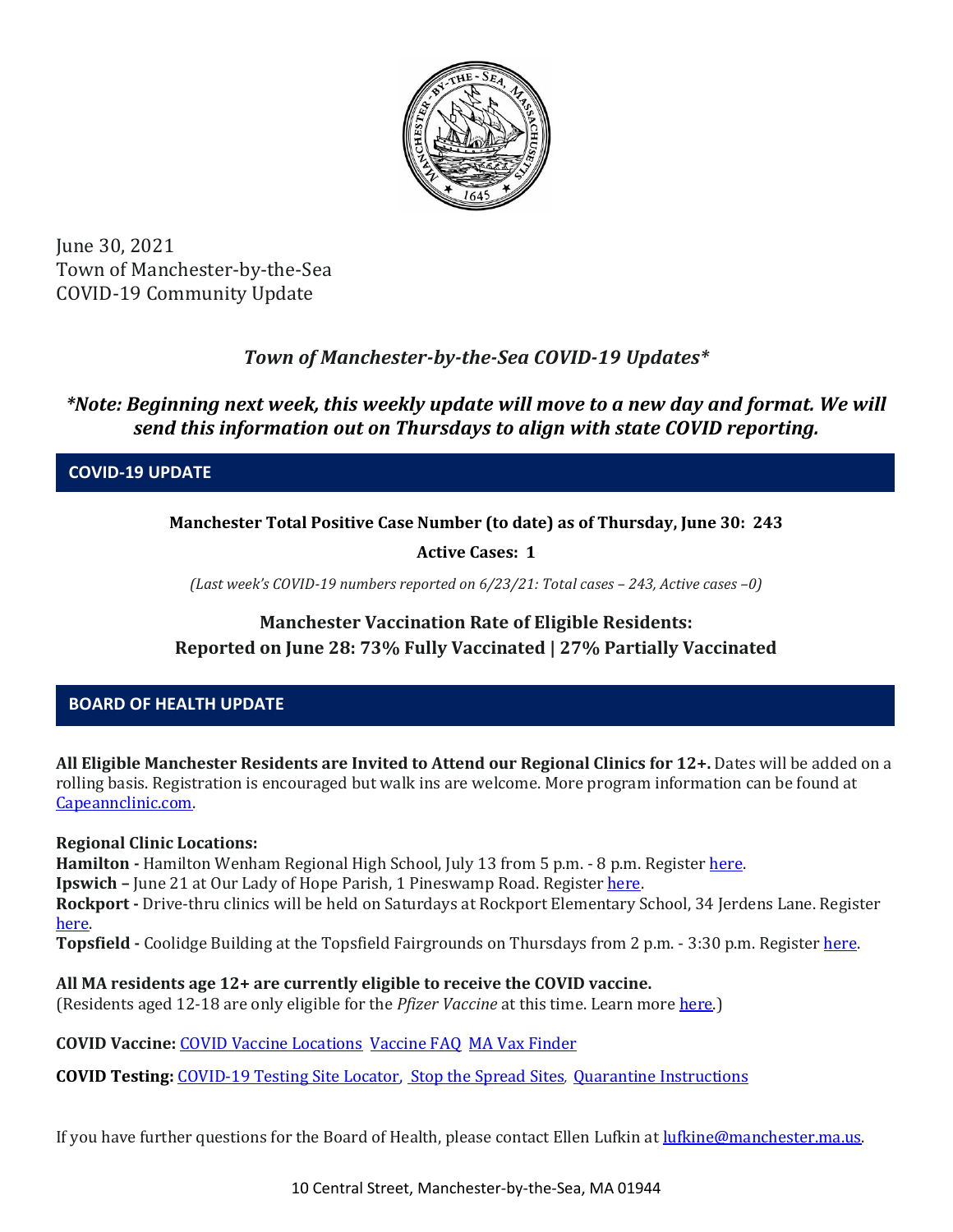

#### **NEW COMMUNITY UPDATES**

- *NEW!* **Town Hall Closed July 5:** Town Hall will be closed on Monday, July 5 in observance of Independence Day. All trash, recycling and compost collection will operate on a one-day delay.
- *NEW!* **Harbor St. Bridge Repair:** MA DOT began work on the Harbor Street bridge on June 28. Work is expected to continue through July. Please follow detour signs to gain access to Tuck's Point and surrounding area.
- *NEW!* **Police Chief Office Hours:** On Thursday, July 1 Chief Fitzgerald will hold monthly office hours from 4 p.m. – 6 p.m. at Seaside One. He invites all residents to stop by and say hello.
- *NEW!* **New Trash Collection Provider:** The Town has a new collection contract. JRM will replace Waste Management beginning on **July 6**. All routes and pick up days will remain the same. Please contact the DPW office with any questions.
- *NEW!* **Board and Committee Vacancies:** Get involved in local government and join a Town board or committee. Vacancies for FY2022 are posted [here.](https://www.manchester.ma.us/DocumentCenter/View/4030/APPPOINTMENT-VACANCIES-FY2022-) [Volunteer Form](http://www.manchester.ma.us/FormCenter/Board-of-Selectmen-13/Town-Committee-Volunteer-Application-55)
- *NEW***! Red, White and Blue** Breakfast: July 3 at Tuck's Point from 7:30 a.m. 11 a.m. Tickets are \$10 if purchased in advance [here.](https://manchesteressexrotary.org/) Sponsored by the Manchester Essex Rotary Club.
- *NEW!* **July 4th House Decorating Contest:** Get out your red, white and blue and decorate your home for the holiday. Registe[r here.](https://www.manchester.ma.us/FormCenter/4th-of-July-Committee-6/Parade-Float-Form-45) Homes should be ready by noon on July 3. Listing of participants will be provided.
- *NEW!* **July 4th Boat Parade:** Join the July 4th Patriotic Boat Parade! All vessels from the Manchester Harbor community are invited to participate. Deadline to register is July 1. Contact Mike Opal to register at [mopal@live.com.](mailto:mopal@live.com) Order of march will be sent out on Friday, July 2.
- *NEW!* **July 4th Concert in the Park**: Come down to Masconomo Park on July 4 from 6 p.m. 8 p.m. and listen to the sounds of the Compaq Big Band to celebrate the holiday.
- *NEW!* **Public Safety Dispatch Study:** The Board of Selectmen are studying the options for public safety dispatch in Manchester. A Public Forum is scheduled for Monday, July 19 at 6:30 p.m. Clic[k here](http://manchester.ma.us/747/Public-Safety-Dispatch) to find more information.
- *New!* **Affordable Housing Lottery:** [Gloucester Affordable Housing Lottery](https://www.manchester.ma.us/DocumentCenter/View/4050/Notice-of-Lottery-Good-Harbor-Condos)

#### **ONGOING COMMUNITY GUIDANCE**

• Beach Stickers: 2021 Beach Stickers are for sale at the Town Clerks office. Each sticker comes with 2 walk on passes. Please clic[k here](http://manchester.ma.us/252/Beach-Resident-Parking-Stickers) for complete instructions. **A walk on pass is required for all visitors and residents ages 13 to 64.** *New rule for 2021! Stickers must be placed inside the front, driver side windshield in the upper left-hand corner.*